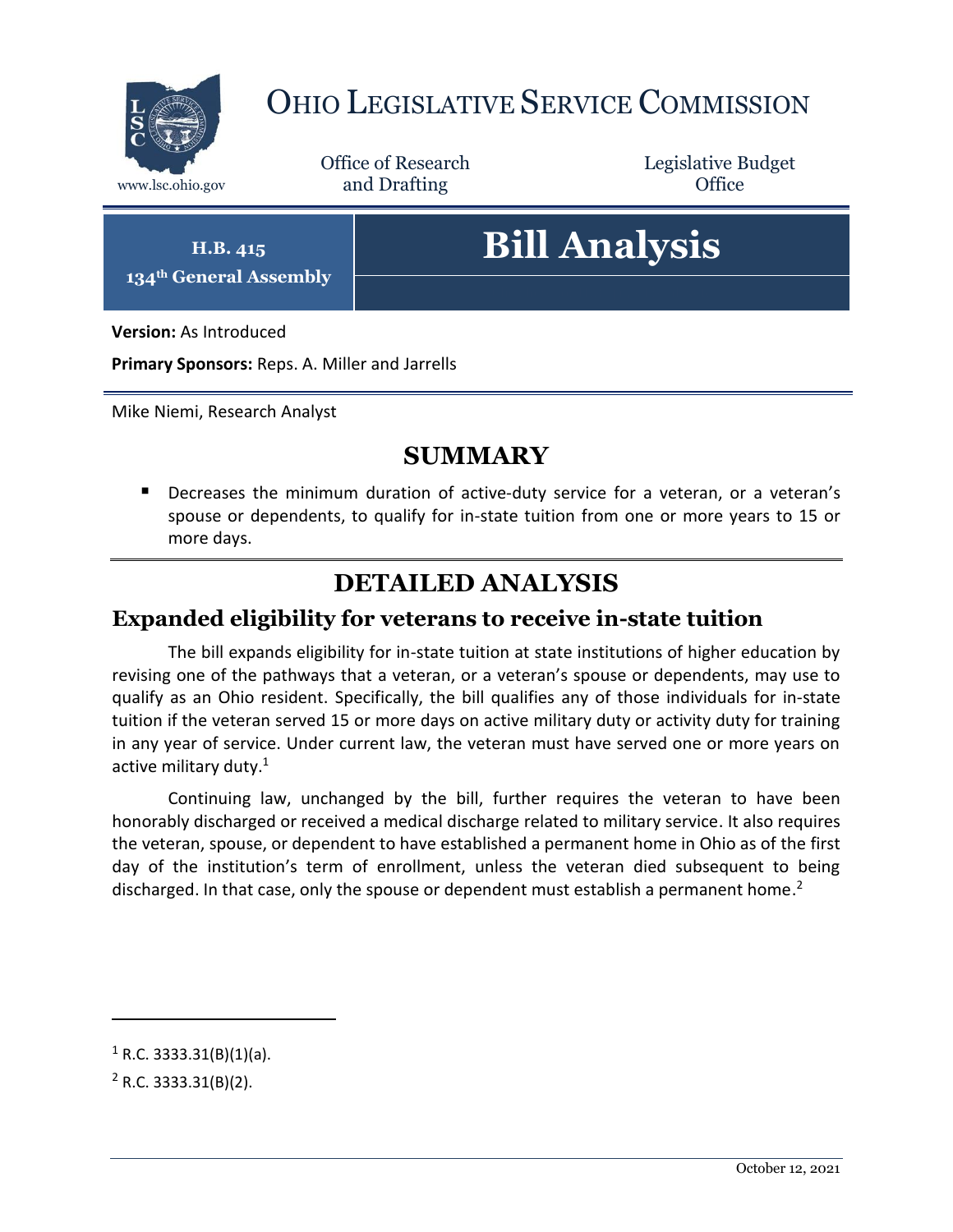A state institution of higher education is any of the 13 state universities, the Northeast Ohio Medical University, a community college, a state community college, a technical college, or a university branch campus.<sup>3</sup>

#### **Background**

#### **Other pathways for veterans to receive in-state tuition**

Unaffected by the bill, continuing law qualifies for in-state tuition:

- 1. The spouse or dependent of a veteran who was killed while serving on active duty, declared to be missing in action, or declared to be a prisoner of war, provided the spouse or dependent establishes a permanent home in Ohio as of the first day of the institution's term of enrollment:<sup>4</sup>
- 2. A veteran who:
	- a. Receives federal veterans' education benefits under the All-Volunteer Force Educational Assistance Program (also called the Montgomery G.I. Bill) or the Post 9/11 Veterans Educational Assistance Program (also called the Post 9/11 G.I. Bill);
	- b. Lives in Ohio as of the first day of the institution's term of enrollment; and
	- c. Served on active duty for at least 90 days; <sup>5</sup> or
- 3. An individual who:
	- a. Receives either the federal Marine Gunnery Sergeant John David Fry Scholarship or transferred education benefits under either of the G.I. bills;
	- b. Lives in Ohio as of the first day of the institution's term of enrollment; and
	- c. Receives the benefits from either a member of the armed forces who is on active duty or a veteran who served on active duty for at least 90 days.<sup>6</sup>

#### **In-state tuition – generally**

Continuing law requires the Chancellor to adopt rules defining in-state tuition status for individuals enrolled at state institutions of higher education. Generally, the Chancellor must deny in-state tuition status to any individual living in Ohio primarily to attend a state institution. However, the General Assembly has prescribed a number of exceptions to the Chancellor's rules (including for veterans, their spouse, and dependents, as described above).<sup>7</sup>

 $\overline{a}$ 

<sup>3</sup> R.C. 3345.011, not in the bill.

 $4$  R.C. 3333.31(B)(1)(b) and (2).

 $5$  R.C. 3333.31(C)(1).

 $6$  R.C. 3333.31(C)(2).

<sup>7</sup> R.C. 3333.31.